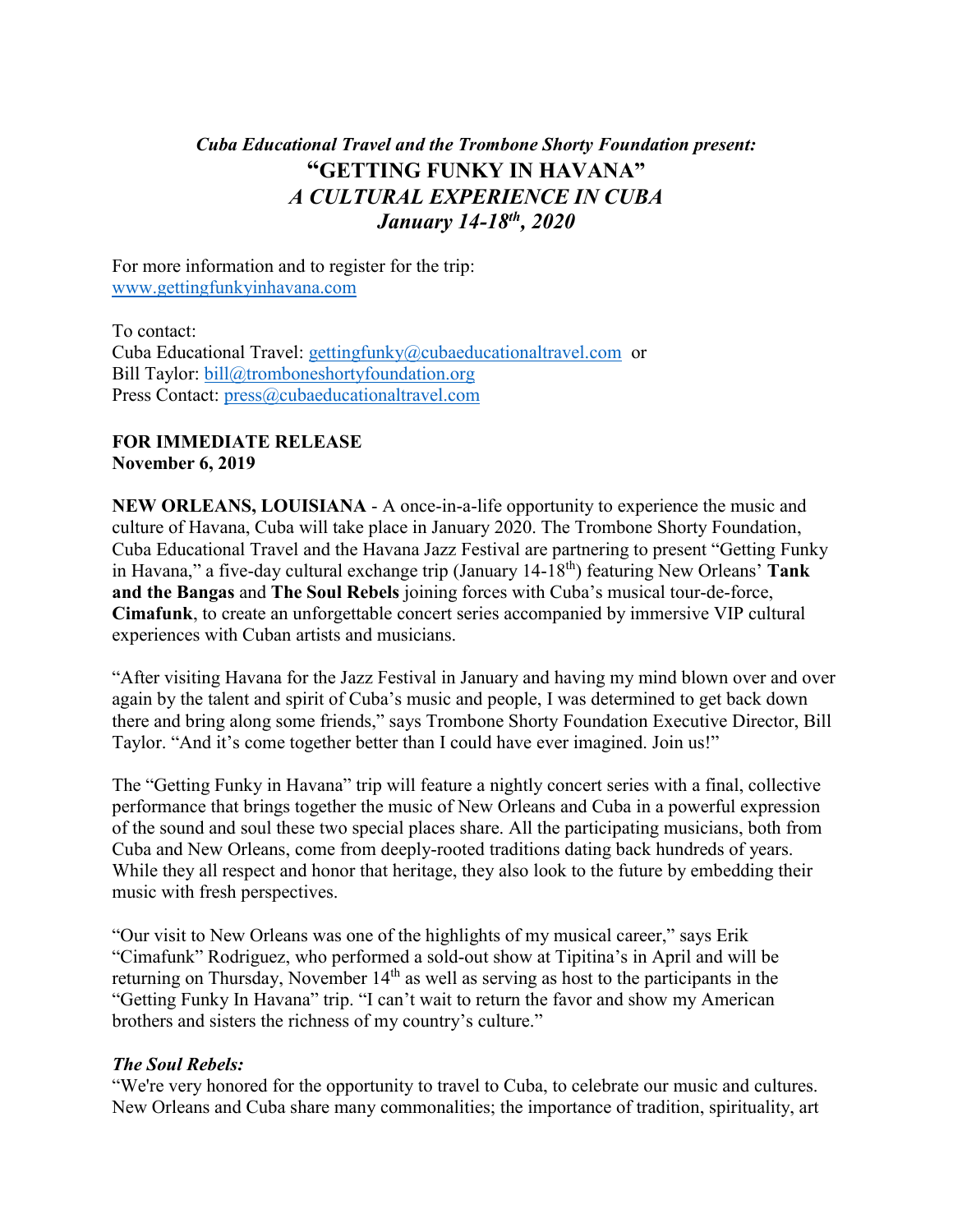and a deep quality of soul within our music. Both New Orleans and Cuban cultures have profound creative legacies while experiencing hardship and challenges," said the Soul Rebels. "We're blessed to have this opportunity, and to continue to work with our musical brother Cimafunk, whom we greatly respect and admire. We brought Cimafunk into our world when he landed in New Orleans, and we're overjoyed to immerse ourselves in his world when we land in Cuba!"

The Havana program will include access to all Havana Jazz Festival performances, the nightly "Getting Funky in Havana" concert series, daily jam sessions, as well as visits to local schools and community projects. This unique trip is heavily focused on supporting the Cuban people as well as a group of young New Orleans musicians from the Trombone Shorty Foundation who will travel with the bands. "Getting Funky in Havana" is supported by the **[Gia Maione Prima](https://www.giamaioneprimafoundation.com/)  [Foundation](https://www.giamaioneprimafoundation.com/)**, a foundation dedicated to fostering music and the arts at a youth and community level, as well as **Horns to Havana**, a New York-based group that has been working with the music schools in Havana for the past 10 years.

Despite setbacks in the bilateral relationship between the U.S. and Cuba, travel to the island by Americans remains legal, safe and incredibly rewarding. Participants in the "Getting Funky in Havana" program will travel to Cuba at an important and interesting moment and the bands and organizations involved will demonstrate why the historical, cultural and people-to-people ties between New Orleans and Havana bring our people together despite policies aimed at keeping them apart.

## **Additional Info**

**[Cimafunk:](https://www.cimafunk.com/)** Afro-Cuban funk that has turned the island upside down, Billboard's "Cuban revelation of the year," is eager to expand the fast-growing funk movement in Havana with his colleagues from New Orleans.

**[Tank and the Bangas:](http://www.tankandthebangas.com/)** Winners of NPR's 2017 Tiny Desk concert and AfroPunk Brooklyns's 2016 Battle of the Bands, the lively fusion of [funk,](https://en.wikipedia.org/wiki/Funk) [soul,](https://en.wikipedia.org/wiki/Soul_music) [hip hop,](https://en.wikipedia.org/wiki/Hip_hop_music) [rock,](https://en.wikipedia.org/wiki/Rock_music) and [spoken word](https://en.wikipedia.org/wiki/Spoken_word) will have concert goers on their feet.

**[The Soul Rebels:](https://thesoulrebels.com/)** New Orleans-bred staple The Soul Rebels expand musical boundaries with an unwavering commitment to originality by fusing hip hop, funk, jazz and soul with powerful horns and drums. Recent highlights include their new album *Poetry In Motion,* performances with Katy Perry, Nas and DMX, a feature on NPR Tiny Desk, an appearance on *The Late Show with Stephen Colbert*, and a headlining set at the global TED Conference.

**[Cuba Educational Travel:](http://www.cubaeducationaltravel.com/)** CET is the leading organization arranging US travel to Cuba and events on the island with over a decade of experience and thousands of projects under its belt.

**[The Trombone Shorty Foundation](https://www.tromboneshortyfoundation.org/)**: Founded by renowned New Orleans musician Troy "Trombone Shorty" Andrews, the foundation supports the city's unique culture by preparing the next generation of performers for success in music and in life.